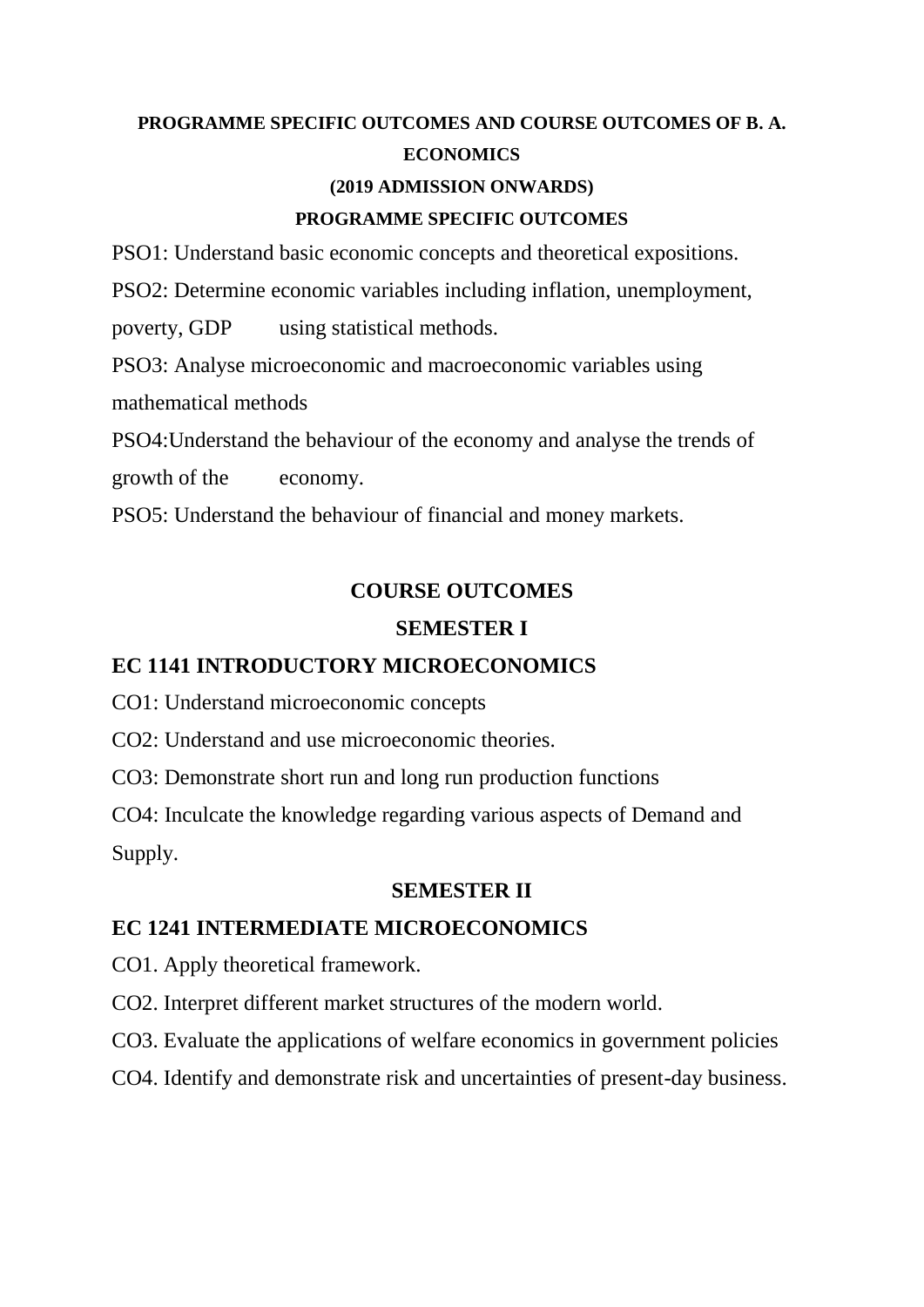#### **SEMESTER III**

### **EC1341INTRODUCTORY MACROECONOMICS**

- CO1. Understand why economies fluctuate between booms and recessions.
- CO2. Interpret the impact of inflation in an economy
- CO3. Assess the Central Bank's policy rate on income and spending
- CO4. Critically evaluate the impact of fiscal policy
- CO5. Demonstrate simultaneous equilibrium in different markets

# **EC 1321 INFORMATICS FOR APPLIED ECONOMETRICS**

- CO1. Understand the basic concepts econometrics.
- CO2. Illustrate the estimation and use of simple regression models.
- CO3. Demonstrate the use of ICT in higher education.

## **SEMESTER IV**

# **EC 1441 MATHEMATICAL METHODS FOR ECONOMICS**

- CO1. Understand the different functions used in economics
- CO2. Illustrate the use of calculus in economics
- CO3. Demonstrate the use of matrix in economic applications

# **EC 1442 INTERMEDIATE MACROECONOMICS**

- CO1. Understand the basic macroeconomic concepts.
- CO2. Illustrate aggregate demand and supply functions.
- CO3. Demonstrate the relationship between inflation and unemployment
- CO4. Interpret the microeconomic foundations of macroeconomic theories.
- CO5. Evaluate the role of macroeconomic policies in an open economy.

### **SEMESTER V**

# **EC 1541 METHODOLOGY AND PERSPECTIVES OF SOCIAL SCIENCES**

- CO1. Understand the scope of Social Science.
- CO2. Evaluate the importance of Social Science disciplines.
- CO3. Understand the organization of the economy.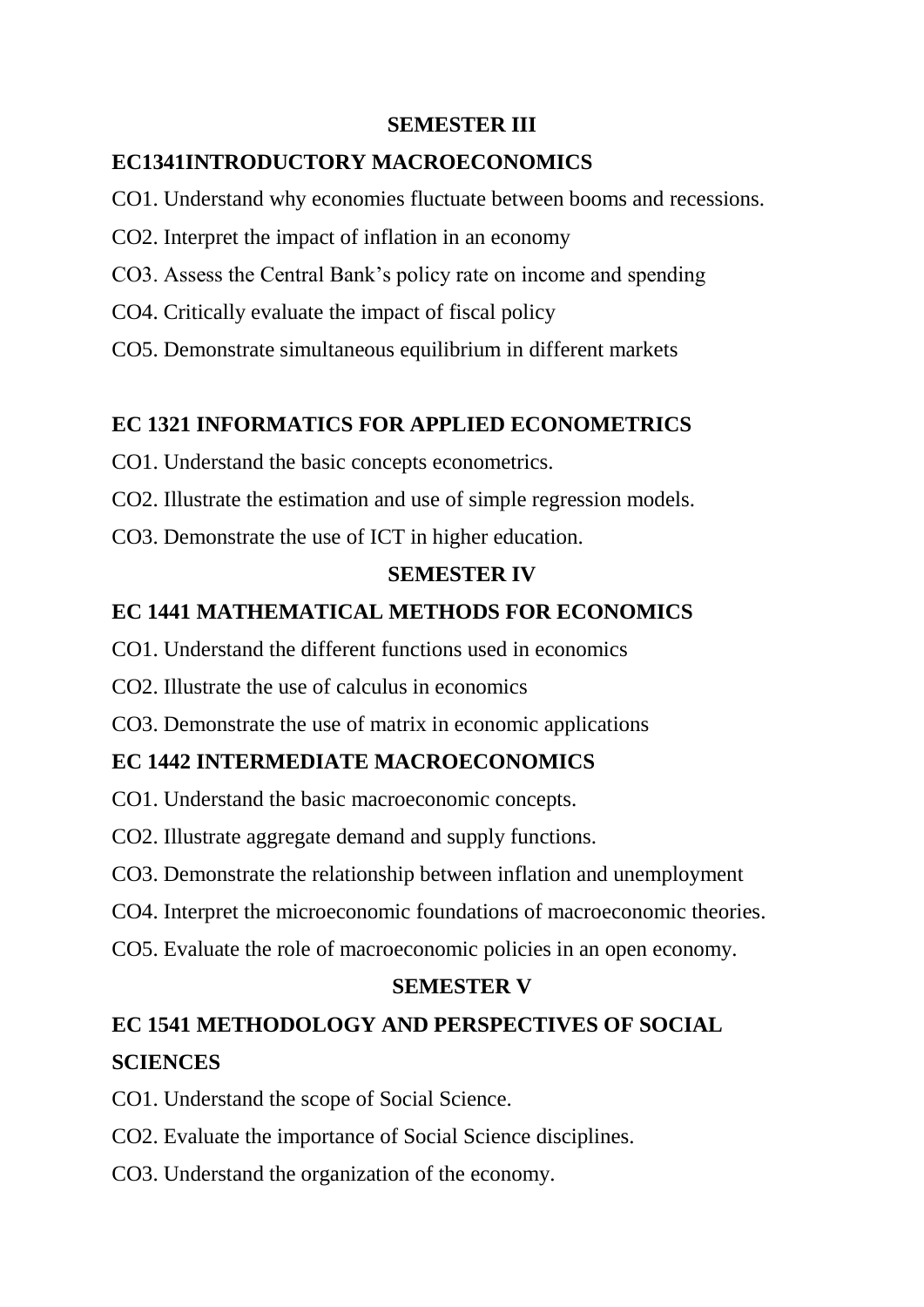CO4. Interpret the issues pertaining to different economic systems.

## **EC 1542 STATISTICAL METHODS FOR ECONOMICS**

- CO1. Describe, Analyse and Interpret Statistical Data
- CO2. Apply Measures of Central Tendency and Dispersion.
- CO3. Analyse and Interpret Correlation and Regression
- CO4. Demonstrate the Trend of Economic Variables over Time and
- CO5. Apply Probability Distributions to Various Economic Problems.

## **EC 1543 READINGS IN POLITICAL ECONOMY**

- CO1.Understand the basic concepts of Classical Economics.
- CO2. Interpret the different Perspectives of Political economy
- CO3. Assess CMC and MCM models of Karl Marx.
- CO4. Illustrate Marx's Theory of Accumulation.
- CO5. Identify the Issues in Political Economy and Development Thinking.

## **EC 1544 ECONOMICS OF GROWTH AND DEVELOPMENT**

- CO1. Understand the difference between economic growth and development.
- CO2. Appraise the features of underdevelopment.
- CO3. Critically evaluate various growth theories and models.
- CO4. Analyse how the state can promote economic development.

### **EC 1545 INTERNATIONAL ECONOMICS**

- CO1. Understand the basic concepts related to international trade
- CO2. Identify the basis and gains from international trade
- CO3. Analyse disequilibrium in BoP and identify the measures to correct it.
- CO4. Demonstrate the determination of exchange rate.
- CO5. Evaluate the various tariff and non-tariff barriers of foreign trade.
- CO6. Assess the role of international institutions on World trade.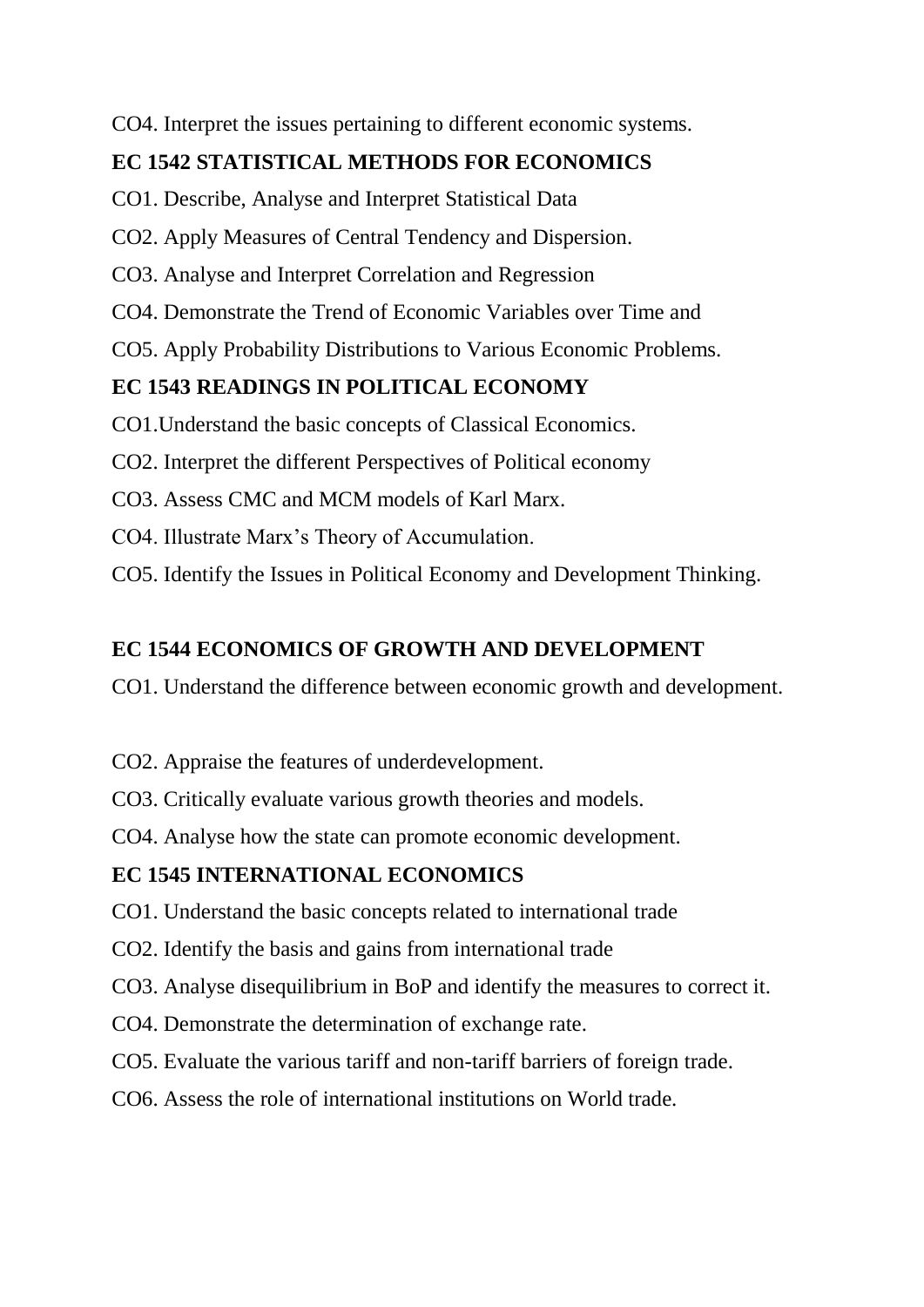#### **SEMESTER VI**

## **EC 1641 INDIAN ECONOMY**

- CO1. Understand the growth process in the Indian economy.
- CO2. Compile data on national income, savings and investment
- CO3. Assess the trends in poverty, inequality, and unemployment
- CO4. Critically evaluate the sectoral dynamics
- CO5. Interpret the impact of Policy reforms on Indian economy
- CO6. Illustrate the impact of global crisis in Indian economy 6

# **EC 1642 BANKING AND FINANCE**

- CO1. Understand the nature and role of Indian financial system
- CO2. Evaluate the operations in the stock market.
- CO3. Critically evaluate the performance money and capital markets.
- C04. Identify the new challenges faced by the Indian banking system.
- CO5. Interpret the rationality of financial reforms and policies.

# **EC 1643 PUBLIC ECONOMICS**

- CO1. Identify the functions of Government in the modern society
- CO2. Critically evaluate the basic theories of Public expenditure.
- CO3. Demonstrate the application of the fiscal instruments
- CO4. Evaluate the fiscal issues of India.

# **EC 1644 ENVIRONMENTAL ECONOMICS AND DISASTER**

# **MANAGEMENT**

- CO1. Understand the basic concepts of Environmental economics
- CO2. Recognize the important linkage between environment and economics
- CO3. Evaluate the basic theories of environmental issues
- CO4. Identify and interpret the basic environmental issues
- CO5. Use economic valuation of environment through cost benefit analysis

# **EC 1661.1 KERALA ECONOMY**

- CO1. Assess Kerala Economy meaningfully
- CO2. Appraise the emerging issues of Kerala Economy